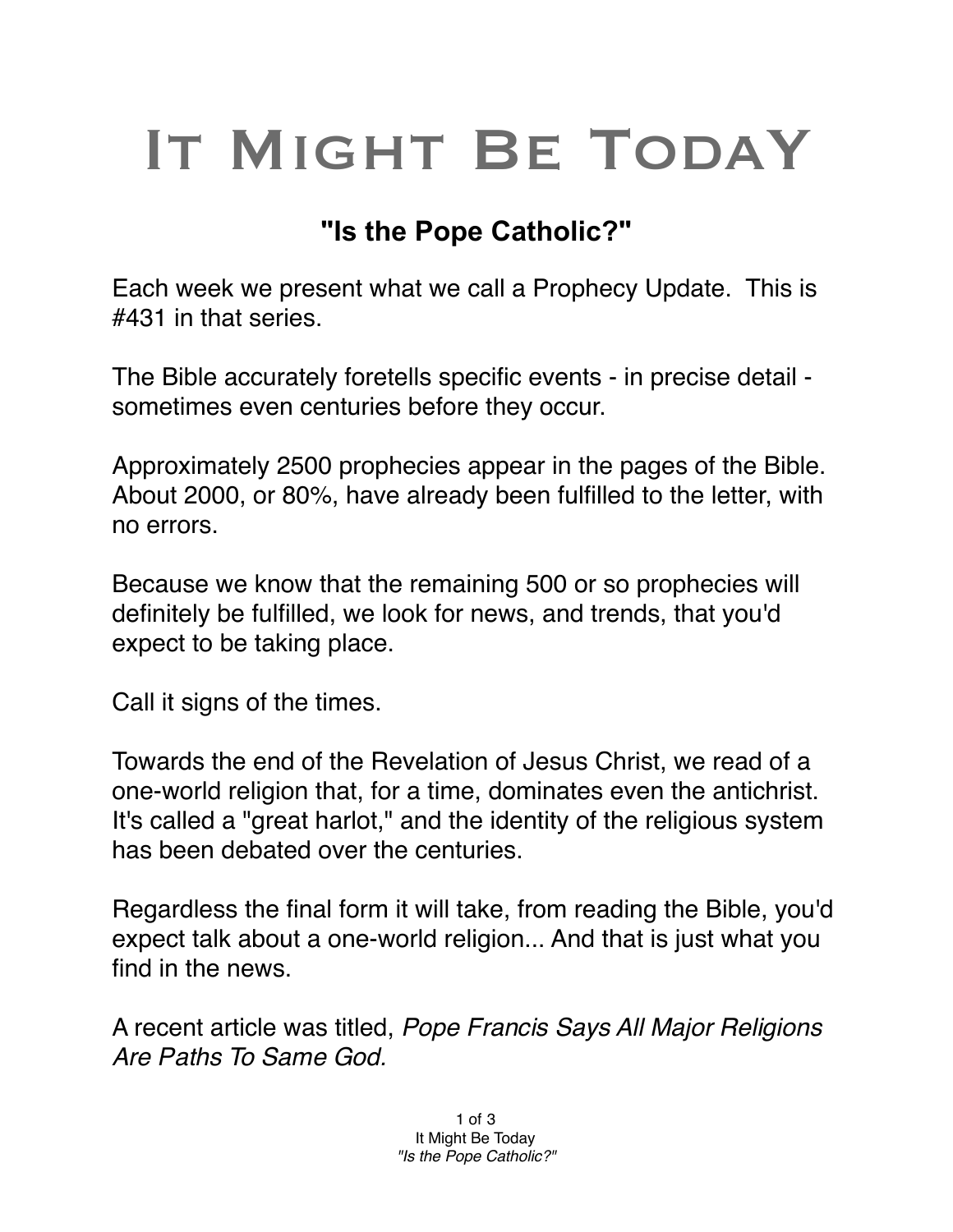## Excerpts:

A new video has just been released in which Pope Francis very clearly expresses his belief that all of the major religions are different paths to the same God.

He says that while people from various global faiths may be "seeking God or meeting God in different ways" that it is important to keep in mind that "we are all children of God."

One section of the video features leaders from various global religions expressing faith in their respective deities.

"I have confidence in Buddha," a female lama announces.

"I believe in God," a rabbi affirms.

"I believe in Jesus Christ," a priest states.

"I believe in Allah," an Islamic leader declares.

... this is not the first time that Pope Francis has done something like this. Very early in his papacy, he authorized "Islamic prayers and readings from the Quran" at the Vatican for the first time ever.

A previous article was titled *In New York, Pope Francis Embraced Chrislam And Laid A Foundation For A One World Religion.*  During his visit to St. Patricks Cathedral in Manhattan, he made it very clear that he believes that Christians and Muslims worship the same God.